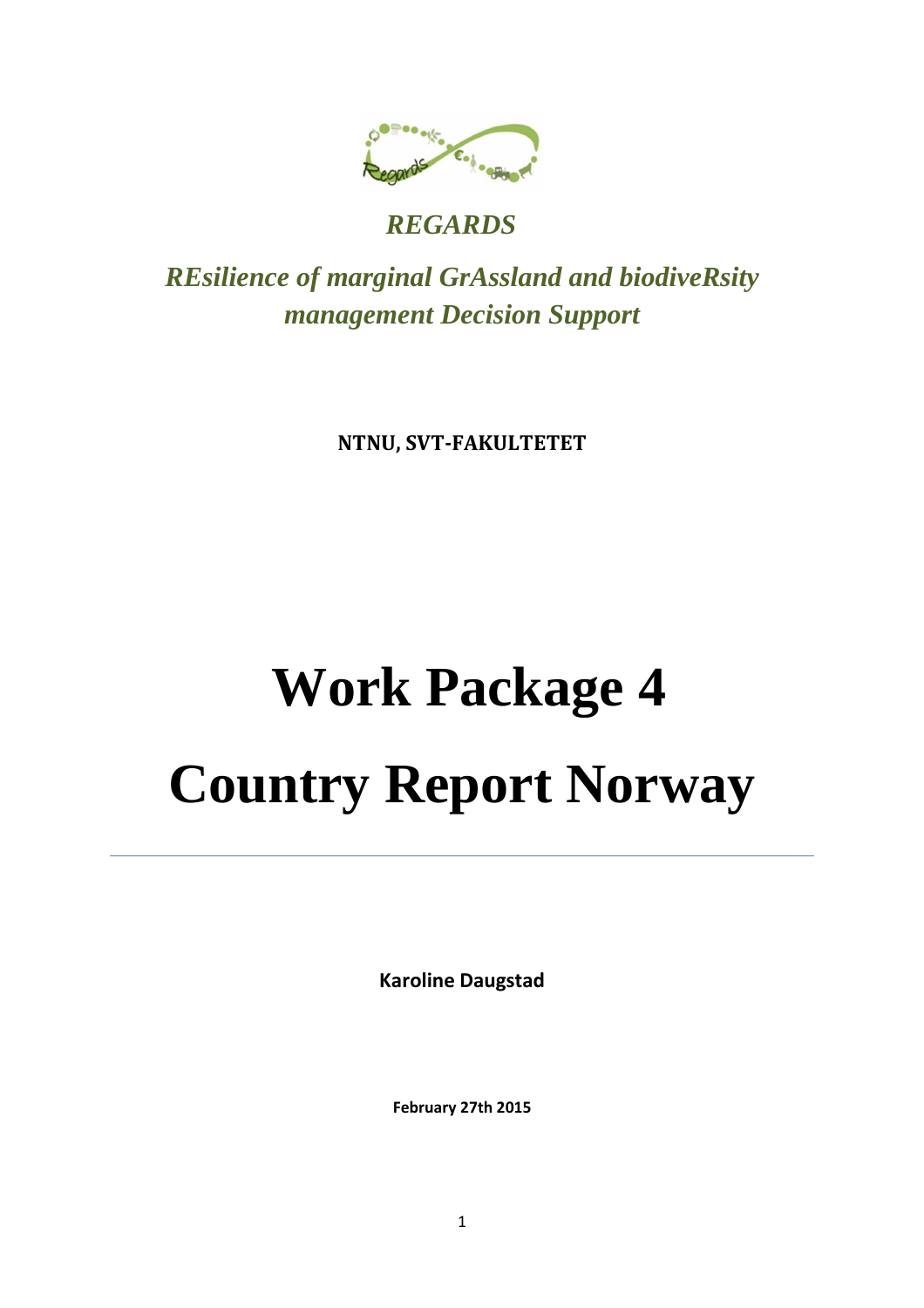## Content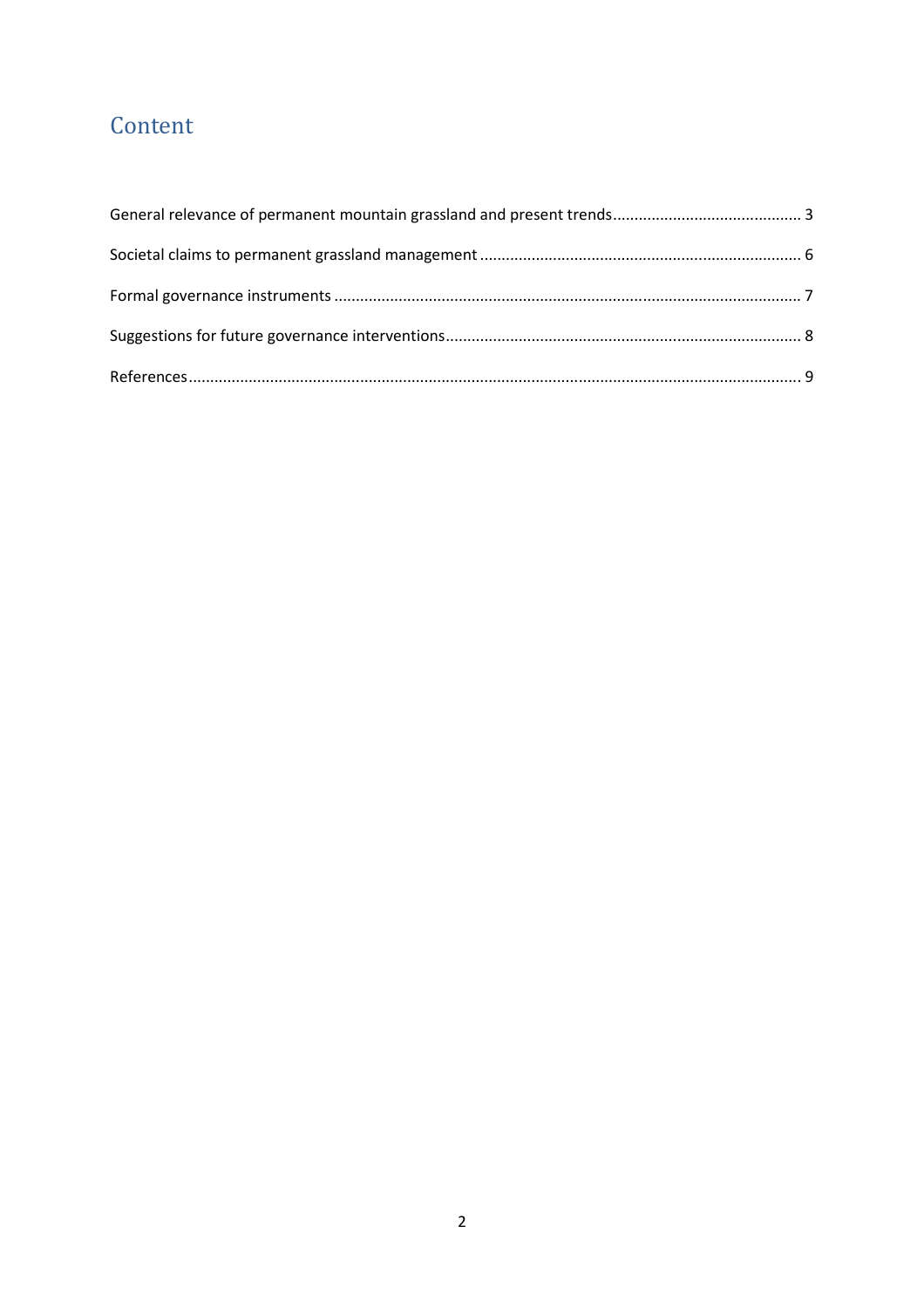## General relevance of permanent mountain grassland and present trends

Given both the latitudinal as well as the altitudinal character of Norway natural grasslands and alpine pastures have been of crucial importance for agriculture (Daugstad 2013, Daugstad et al 2014, Helhetlig gjennomgang av miljøvirkemidler i jordbrukspolitikken 2015, Shucksmith and Rønningen 2011). Only 3% of the total land area is under cultivation. Animal husbandry (production of meat, milk and wool) with a need for grazing grounds implies that a large outfield area (forests, moors, alpine natural grasslands) supports farming as such. As an example, 50% of the fodder uptake in sheep production comes from the outfields (Helhetlig gjennomgang av miljøvirkemidler i jordbrukspolitkken 2015). A cornerstone for a large part of Norwegian agriculture or more specifically the dairy production has been the system of summer farming – *seterbruk*. *Seterbruk* is a type of transhumance implying that the main part of the livestock are moved from the permanent farm in the village to a temporal settlement in the mountainous areas during the summer months (circa from June to September) in order to make use of the free grazing grounds while the cultivated land at the permanent farm is used for fodder production for a long winter stabling period and for production of grain and vegetables (Daugstad 2000, Daugstad et al 2014, Olsson et al 2000). This transhumance system was at its peak mid  $19<sup>th</sup>$  century and declined in the  $20<sup>th</sup>$  century due to the major changes following the introduction of chemical fertilizer, a centralization of dairy production and the general mechanization and modernization in animal husbandry making this time- and labor consuming resource use system less viable (Daugstad 2000). In 1939 12% of the farms has a summer farm in use, in 2012 it was only 3% of the operating farms who were involved in the use of a summer farm (Helhetlig gjennomgang av miljøvirkemidler i jordbrukspolitkken 2015).

The development in agrarian landscapes in Norway can be described by intensification and extensification processes – intensification on the most central land suitable for large scale harvesting, and extensification on the areas less accessible and more remotely located from the permanent farm, typically in hilly or steep areas (Daugstad et al 2014, Pedersen and Engan 2013, Shucksmith and Rønningen 2011).

There has been a dramatic decline in the number of farm units who actually operate as an active farm with agrarian production. The number of active farms in 2010 was 23% of the number in 1949, respectively 49 800 in 2010 and 213 444 in 1949. 'Active farms' means farms where the residents are involved in agrarian production and applying for agricultural subsidies (Dramstad and Sang 2010). The numbers continue to drop and in 2013 the figure was 43 525 (Helhetlig gjennomgang av miljøvirkemidler i jordbrukspolitikken 2015). However, the total land area under cultivation has been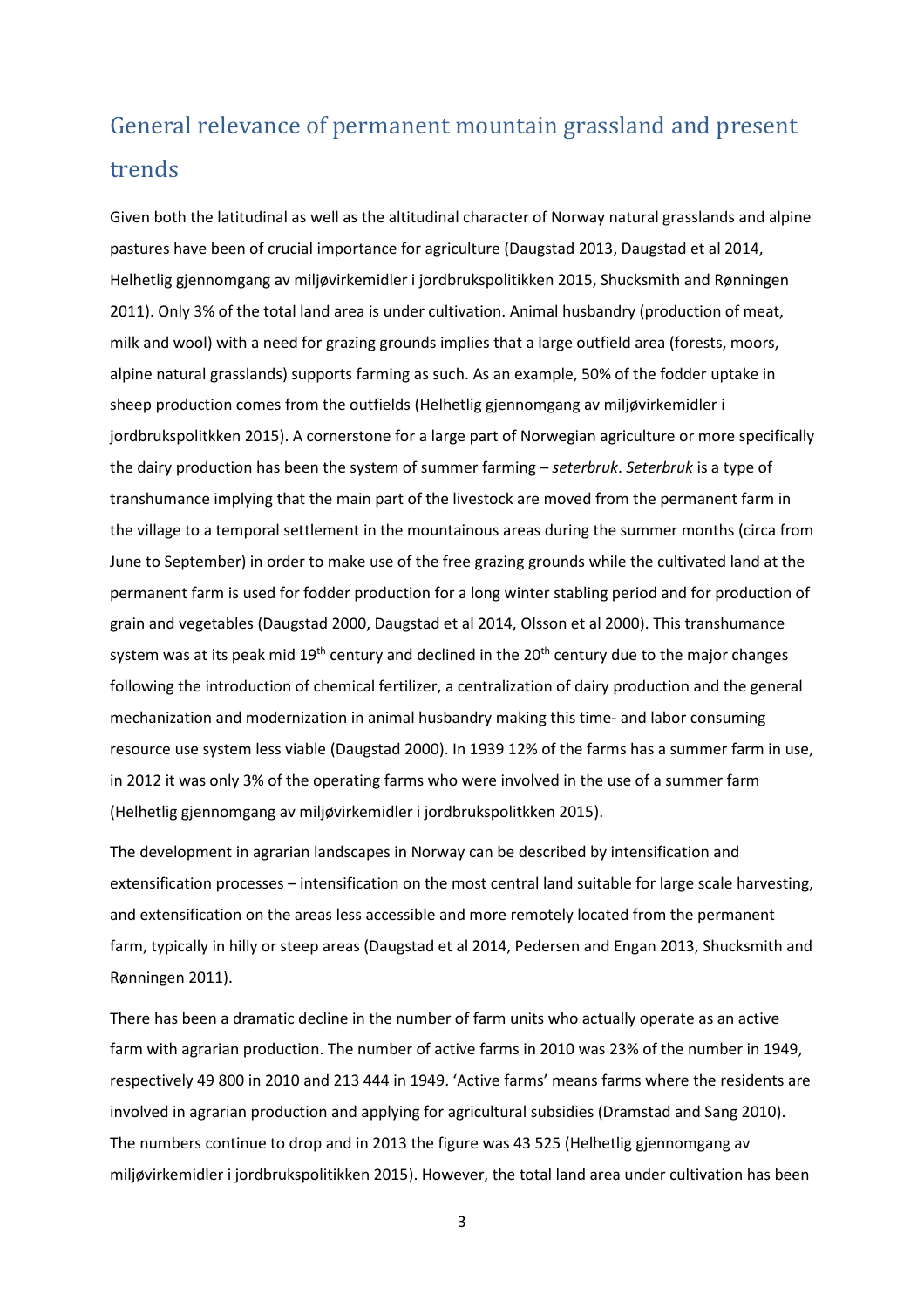stable. This can be ascribed to the fact that the land on abandoned farms is leased to the neighbor farm (Løwe 2006). According to Dramstad and Sang (2010) very little agrarian land changes ownership in this restructuring process, land tenancy is the main mechanism at play. In some regions as much as 40% of the agrarian land is under tenancy (Dramstad and Sang 2010). Mostly it is the exact same area that is kept under cultivation but also in some an 'areal move' when some agrarian land is converted to built-up area and infrastructure and some new areas are cultivated. The national figures hide some regional differences. As an example, in Rogaland county, which is where we find the most intensively farmed land in the country, there has been a decline in the number of farms in the period from 1969 to 2010 with about 50% while the total agrarian land area has increased with 40% in the same period (Stokstad and Puschman 2012). Rogaland is an exemption, the general picture is a decline in number of farms but the land under cultivation is the same.

A large part of what seems to be natural vegetation in mountain areas are in fact semi-natural habitats influenced by grazing, mowing and collection of firewood over centuries. This activity is part of the mentioned *seterbruk* system but free-roaming livestock grazing in the mountains is also a phenomenon not related to a *seterbruk* dwelling. In any case, these practices are substantially reduced and the cultural landscapes of the mountains are subject to succession processes where bushes and forest take over. This is unanimously documented in a number of studies (for example Bryn 2008, Olsson et al 2000, Daugstad et al 2014, Potthoff 2007). The national picture of regrowth is addressed by Bryn et al (2012) stating that about 16% of the open land in the outfield's today would revert to forest if all human use ceased. Parts of the open areas which are open due to centuries of grazing, mowing, logging and collection of firewood are still in use while more and more of them have been abandoned. The reason why these areas to some extent still remain open is due to a time-lag before bushes and trees take over after the human influence has stopped (Bryn 2008).

Bryn (2008) discusses to what extent effects of climate change has started to influence the vegetation cover and regrowth rate in Norwegian mountains or if the vegetation effects can be ascribed to less use of the outfields through grazing etc. In his case study in a typical mountainous transhumance landscape in interior southern Norway, the regrowth of semi-natural habitats in the period 1959 to 2001 is substantial. Further, the uppermost forest limit (consisting of mountain birch) expanded 32 m upwards in the same period. Bryn concludes that these changes can be ascribed to an abandonment of outfield farming practices. There is a tendency after 1995 of increased rates of regrowth which, according to Bryn, might indicate a possible response to increased temperature due to climate change but this need to be further investigated and monitored.

The following table shows some figures illustrating the decline in grazing in the outfields for different types of animals. The numbers indicate 'fodder units' (a standardized measure for fodder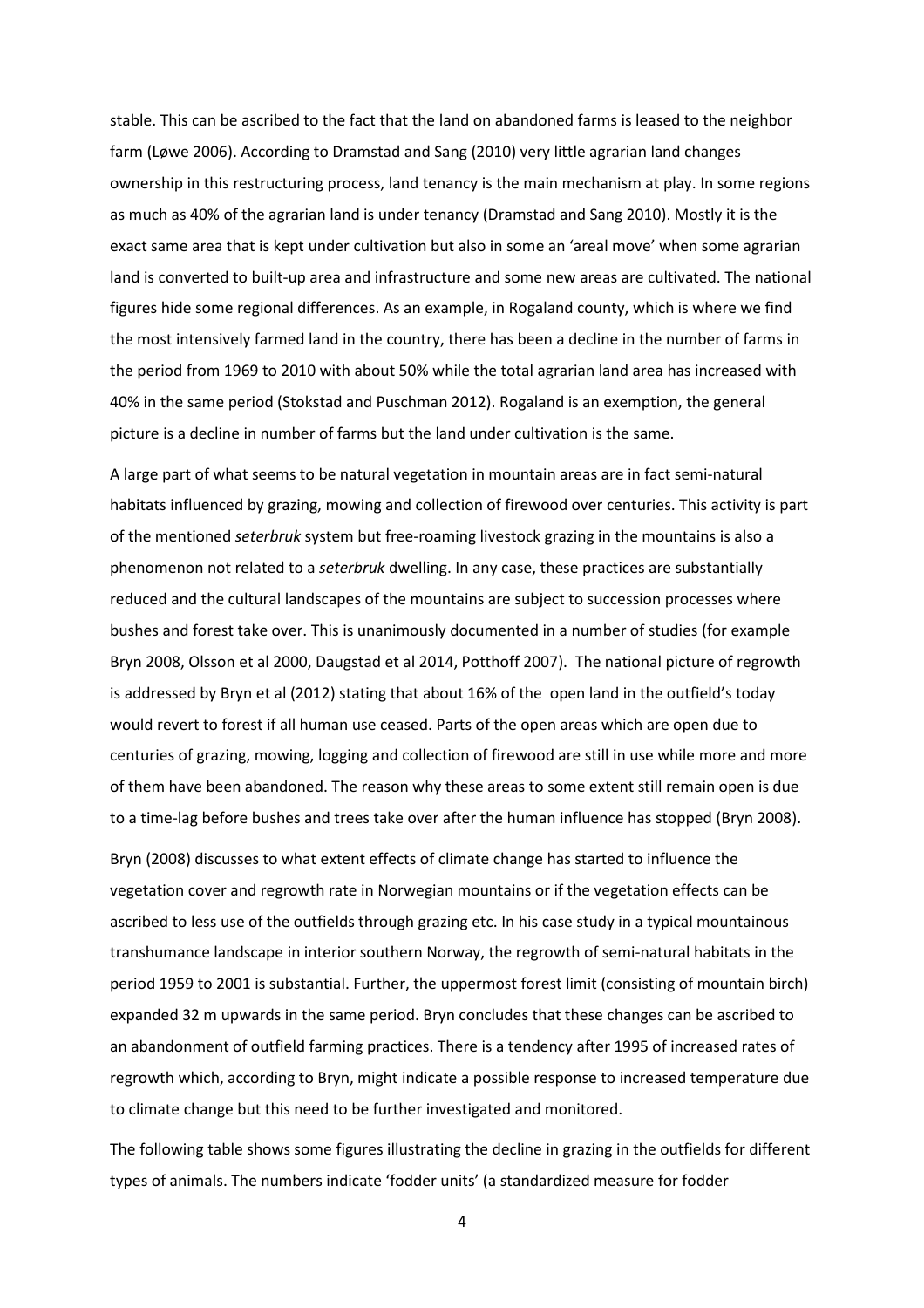consumption where different types of fodder of different quality are taken into consideration) in total over the period 1939 to 2009 and the division of these fodder units between the different types of animals (taken from: Helhetlig gjennomgang av miljøvirkemidler i jordbrukspolitikken 2015).

| <b>Type of animal</b>                          | 1939 | 1959 | 1974 | 1996           | 2003           | 2006 | 2009           |
|------------------------------------------------|------|------|------|----------------|----------------|------|----------------|
| Total fodder units<br>consumed, in<br>millions | 740  | 490  | 245  | 303            | 317            | 311  | 307            |
| Sheep, percent                                 | 31   | 46   | 70   | 70             | 69             | 67   | 67             |
| Cattle, percent                                | 58   | 47   | 26   | 27             | 28             | 30   | 30             |
| Goats, percent                                 | 3    | 2    | 3    | $\overline{2}$ | $\mathfrak{p}$ | 2    | $\overline{2}$ |
| Horse, percent                                 | 8    | 5    | 1    | 1              | 1              | 1    |                |

Most of the land area in Norway is outfield areas – meaning commons or also privately owned land but consisting of non-planted forests, mires, alpine grasslands and moors. As mentioned parts of these areas are have been used as grazing grounds or mowing land in centuries and even if much of this area is subject to regrowth there are still areas where grass species with good nutrient value dominates. If one takes away the 3% cultivated land and the 3% built-up area in the country, 96% is outfield of different sorts (Rekdal 2014). Rekdal (2014) underlines that these areas can contribute to an increase in the self-sufficiency rate of Norway as fodder resources for domestic animals (sheep, cattle, goats, domestic reindeer). 45% of the outfield areas are well suited as grazing land – this is not evenly distributed but as an example Troms county (the second Northern-most county) has 22% of the outfield areas of the county in the best category grazing land, while Hedmark county in interior southern Norway has only 5% in the same category (Rekdal 2014). Another issue raised by Rekdal and Angeloff (2012) is that in some upland communities the best quality grazing land (in semi-open natural birch forest) are also areas attractive for building of cabins and if cabins are built the grazing potential will be considerably reduced – this is for example the case for Oppdal.

'Permanent grasslands' is not a concept or category used in agrarian statistics in Norway. Grasslands imply to things: grasslands around the farms used either for mowing, for pasture or a combination and these areas are privately owned; grasslands in mountainous areas or in semi-open forests – such areas can be cultivated plots used for mowing or grazing or both, but the most substantial category here are natural/semi-natural grazing grounds. The cultivated areas are mostly privately owned (and some of these areas are enclosures around transhumance plots) but the natural/semi-natural grazing grounds are mostly state commons where farmers in the village/region have rights to grazing resources.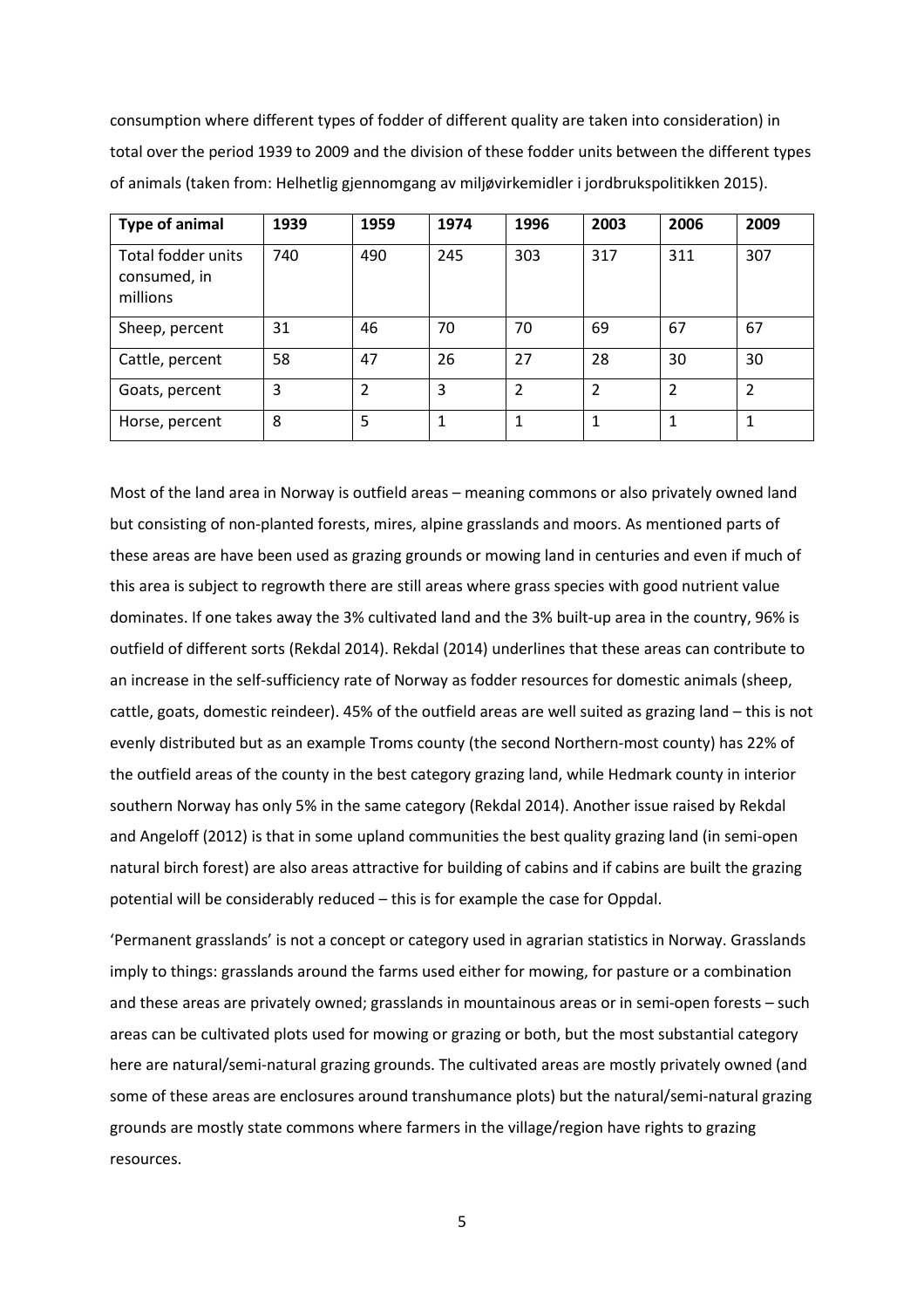## Societal claims to permanent grassland management

Given the outlined development in the agrarian influenced mountain areas of Norway, the multifunctions or multiple landscape values of this type of cultural landscapes has been underlined in a number of studies (see for example Daugstad et al 2006, Hemsing and Bryn 2011, Olsson et al 2000, Shucksmith and Rønningen 2011, Soliva et al 2007, Øian and Rønningen 2013). These landscape values can be in conflict or strengthen each other:

Biodiversity: A number of red-listed species are found in these semi-natural or cultural landscapes in the mountains. The plants (and insects to some extent) are there because of centuries of mowing and grazing activity and they are threatened by bush and bush and forest encroachment (Olsson et al 2000, Kålås et al 2010). For Norway as such, 40% of the red-list species are linked to cultural landscapes (Rønningen et al 2012).

Cultural heritage: The use of alpine areas and the practice of transhumance have at least a 1000 year long history in Norway (Daugstad 2000) and is part of the national history and heritage. Archaeological remains as well as built structures (dry stone walls, houses, enclosures) are seen as important heritage and some of these items are listed cultural heritage objects according to the Cultural Heritage Act.

Identity: For many mountain communities the heritage of the cultural landscapes of the mountains is central to the feeling of identity and belonging (Daugstad 2000).

Recreational value: The mountain areas have been a recreational asset for local inhabitants as well as a cornerstone in the strong outdoor recreation tradition for the country as such. A number of the mountain inns for hikers in the Norwegian mountains are formerly transhumance cabins and studies show that the transhumance history and the imprints from agrarian activity in the mountain landscape are viewed as increasing the recreational value for hikers (Daugstad 1999, 2008, Eiter 2010). Recent studies of Norwegian as well as foreign tourists in Norway show that the imprint of man on nature is seen as a quality (Vinge and Flø 2012). Hence, overgrowth of cultural landscapes in the mountains is a concern from a recreational point of view. It is also an issue that might have an economic effect for the tourism industry in a negative way. In a recent research project (Bryn et al 2012) the effect of these landscape changes, with bush encroachment and an increase in the total forest cover, have been addressed from the perspective of both hiker's interests and tourism interests. As an example 45% of the present mountain inns run by the Norwegian Trekking Association are located in areas that would change to forest if all agrarian-related activity stopped.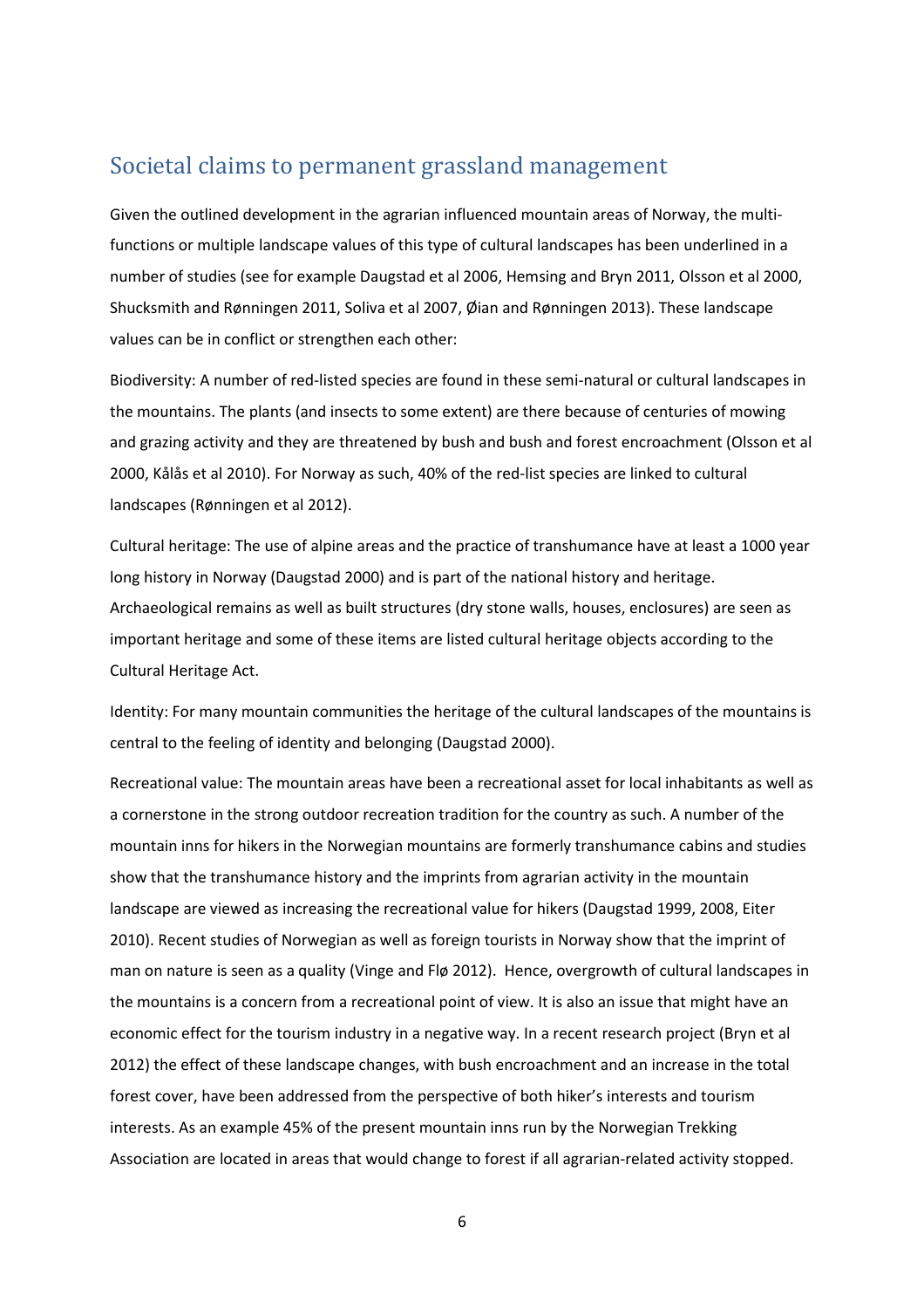Economic value in farming: As shown the use of the outfields as a fodder resource is decreasing while the potential fodder resources in the outfields are pointed out by Rekdal and Angeloff (2012) and Rekdal (2014).

#### Formal governance instruments

The agri-environmental measures in Norway can be divided into measures under the National environmental program, the Regional environmental program, and Special environmental measures. Some of the measures are the responsibility of the Ministry of Agriculture and Food (MAF) alone, some are a shared responsibility for MAF and the Ministry for Climate and Environment (MCE), and some are the responsibility of MCE (Helhetlig gjennomgang av miljøvirkemidler i jordbrukspolitkken 2015).

Under the national environmental program the MAF-measures are the Area- and cultural landscape measure, National grazing measure (for outfields as well as infields) and Measure supporting old livestock breeds. National measures under the MAF and MCE in cooperation are Measures for selected cultural landscapes in agriculture and Measures for world heritage areas (supporting grazing activity in 2 WH areas). National measures under MCE are Measures to cultural landscapes of special value and to management of protected areas, Measures supporting listed buildings and cultural heritage, and Measures preventing damage by carnivores on livestock.

Measures under the Regional environmental program under the responsibility of MFA are a number of different ones: support to mowing of steep areas, support to herding, support to grazing in outfields, support to transhumance activity etc.

The Special Environmental Measures are managed at the municipal level and typically focus on supporting biodiversity in cultural landscapes, facilitating infrastructure for recreational use in cultural landscapes, supporting maintenance of cultural heritage and listed buildings.

The measure for Selected cultural landscapes of agriculture was established in 2009, as mentioned this is a measure under the National environmental program and this measure is the joint responsibility of MAF and MCE. More specifically three directorates are behind this measures: The Norwegian Agriculture Agency which sorts under the Ministry of Agriculture and Food, and the Directorate for environment and the Directorate for cultural heritage – both sorting under the Ministry for Climate and Environment. For the first time in the history of agri-environmental measures this measure implies a tight cooperation between the three directorates. So far 22 areas have been designated for this status based on special qualities in biodiversity and cultural heritage.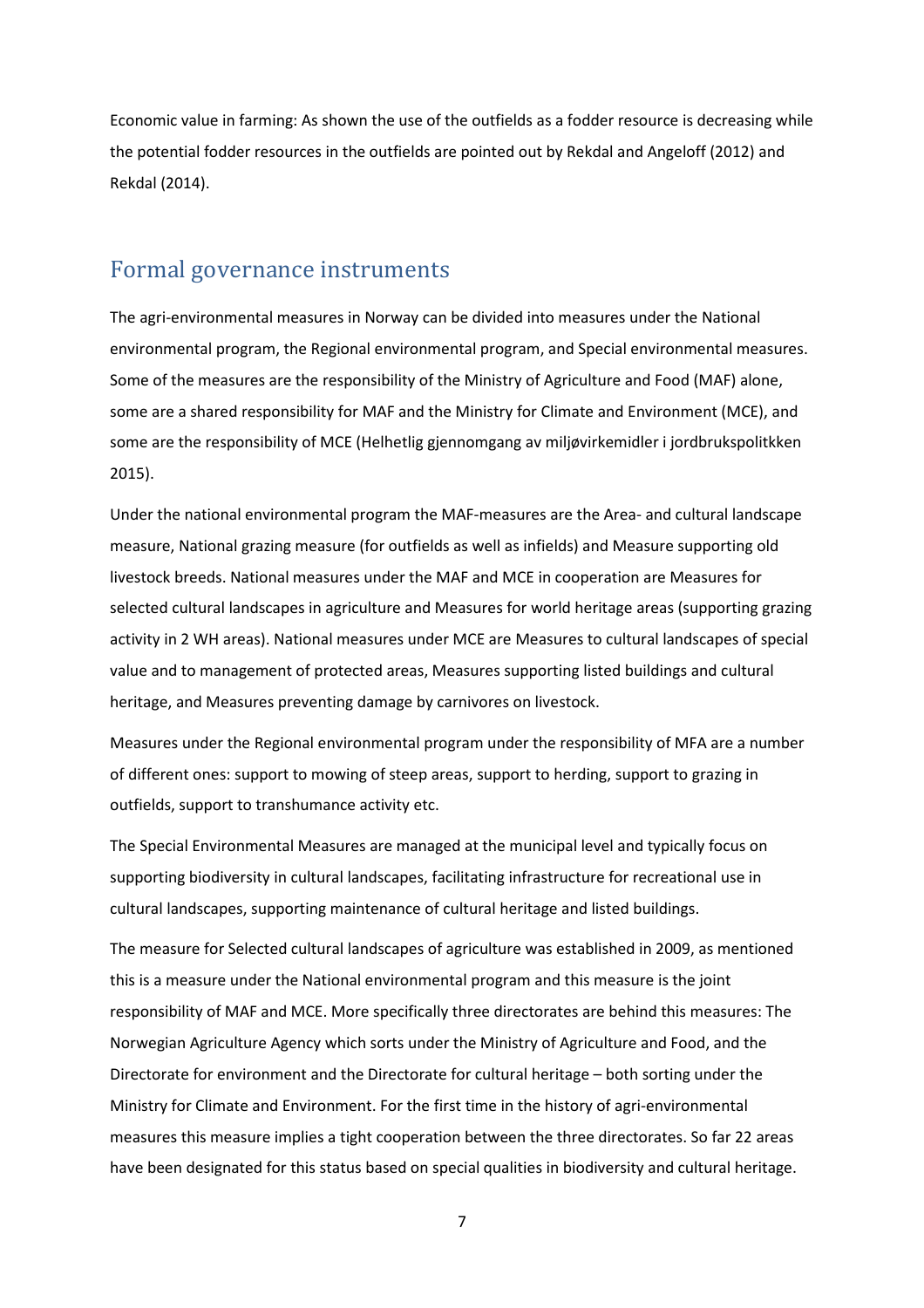The aim is to encourage farmers and land owners to make an extra effort in taking cultural landscape concerns and implement activities to uphold the cultural landscape qualities (Øian and Rønningen 2013). Five of the 22 selected landscapes are mountain communities and/or include transhumance areas (Landbruksdirektoratet 2015).

Shucksmith and Rønningen (2011) point to the fact that Norwegian rural or agrarian policies have been relatively undifferentiated in terms of not highlighting mountain and upland areas more than other areas. In 2005 the Government recogniced a need for a special policy targeting upland and mountain communities. This was a response to lobbying from the municipalities in the 'Mountain region cooperation' – consisting of 430 municipalities from mountain regions in Mid- and Southern Norway. This association of municipalities point to some common challenges of mountain communities (related to part-time farming, depopulation, extensive productions with the use of outfield areas, public goods production) which needs to be addressed and who needs special measures. So far this group is still lobbying for their cause, and there are examples of specific projects being implemented which focus on mountain communities – an example is a project supporting tourism development related to national parks.

## Suggestions for future governance interventions

The agri-environmental measures have just been evaluated by a group of experts/bureaucrats from three ministries (MAF, MCE and the Ministry of Finance, plus representatives from the two main farmer's organizations). They produced a report presented in February 2015 (Helhetlig gjennomgang av miljøvirkemidler i jordbrukspolitikken 2015). Their mandate was to evaluate if the measures were adequate in addressing the environmental challenges, and, further, to consider if the total number of measures could be reduced and the whole system more effectively managed. They found that the measures were successful to a varying degree. Their main recommendations are that some measures can be merged, some can be removed, and that the implementation can be more uniform and effective than it is today. The more specific implementation of the measures in practice (for example who will be involved in the implementation) is not specifically addressed.

Vistad et al (2013) and Øian and Rønningen (2013) have studied how farmers taking part in the scheme Selected cultural landscapes of agriculture (introduced as part of the national environmental program in agriculture in 2009). Firstly, the farmers see this measure as a chance to maintain buildings as well as landscapes that would otherwise be hard to uphold. Secondly, this measure also represents a chance to uphold cultural landscape areas that can be used to increase the food production at the farm. As a third point, the measure contributes to strengthening the economic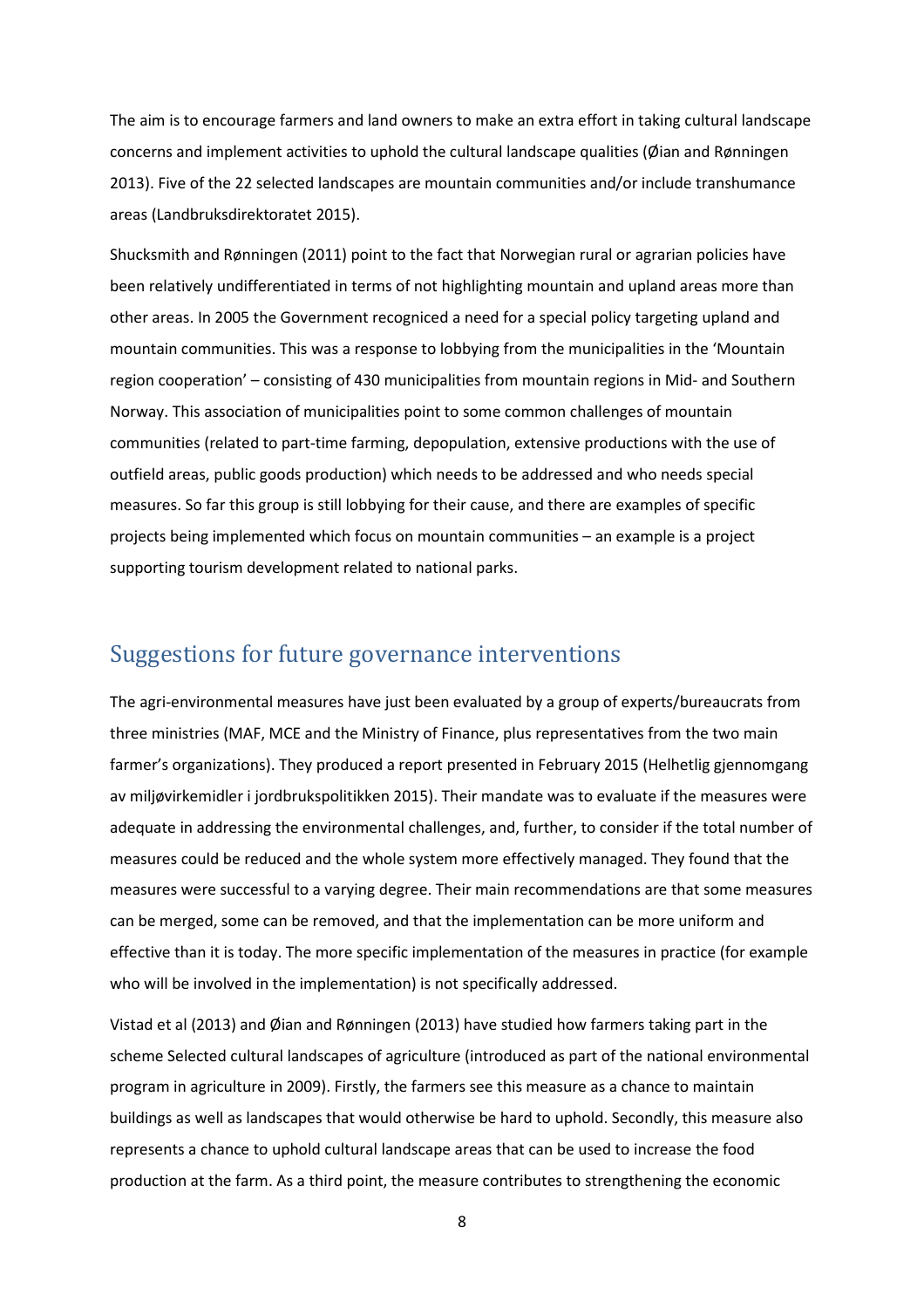viability for the farm as such which can make it more likely for the next generation to take over. Farm succession is on the other hand seen as a challenge for future upholding of the measure and these cultural landscapes. Overall, the uptake of this measure indicate that it is a success, however, as pointed out by Øian et al (2013) as well as by Burton et al (2009), success in measure uptake might be a short term phenomenon – many farmers involved in the measure are close to retirement and it might be less likely that the next generation are willing to go into the same measure regime as the present generation. Joining the scheme requires some form for special commitment and willingness to invest time. Further, Vistad et al (2013) find that so far the co-operation between farmers, which is a necessity for successful uptake of this measure, is based on informal agreements. The informality might be a challenge for the future as there is no legal framework regulating this measure, it is based on voluntarism and a will to work together. In total: This measure has a holistic approach (biodiversity, heritage, cooperation) that one see can make a difference in terms of upholding important qualities, on the other hand the informality of the measure as well as the general succession issue, is a challenge. Vistad et al (2013) suggest to formalize the co-opration as well as considering giving these areas some form of protection status embedded in a legal framework.

In the light of climate change, the Norwegian government has a focus on increasing the selfsufficiency rate. Presently the self-sufficiency in terms of calories is 50%. As a strategy to reach this goal the country's food production is to be increased within 20% the next 20 years. According to Rønningen et al (2011) this can be achieved either by increasing the agrarian production in the most productive areas in central Southern Norway, or by focusing on the outfield grazing resources. The grazing capacity in the outfields can be doubled compared to today (Norsk institutt for skog og landskap 2011).

### References

Bryn, A. 2008. Recent forest limit changes in the south-east Norway: Effects of climate change or regrowth after abandoned utilization? *Norwegian Journal of Geography* 62(4): 251-270.

Bryn, A., Flø, B. E., Daugstad, K., Dybedal, P. and Vinge, H. 2012. Cultour – et forskningsprosjekt om reiseliv, kulturminner og gjengroing. Rapport til konferansen 'Cultour – konferanse om kulturlandskap, kulturminner og reiseliv, 22 November 2012, Oslo.

Burton, R. J. F., Schwarz, G., Brown, K. M., Convey, I. T. and Mansfield, L. 2009. The future of the hefted upland commons in areas of high public goods provision: Learning from the Lake District experience. I A.

Daugstad. K. 2013. Agrarian landscapes and agrarian heritage. In Rusten, G., Potthoff, K. and Sangolt, L. (Eds.) *Norway: Nature, industry and society*. 67-78. Fagbokforlaget, Bergen.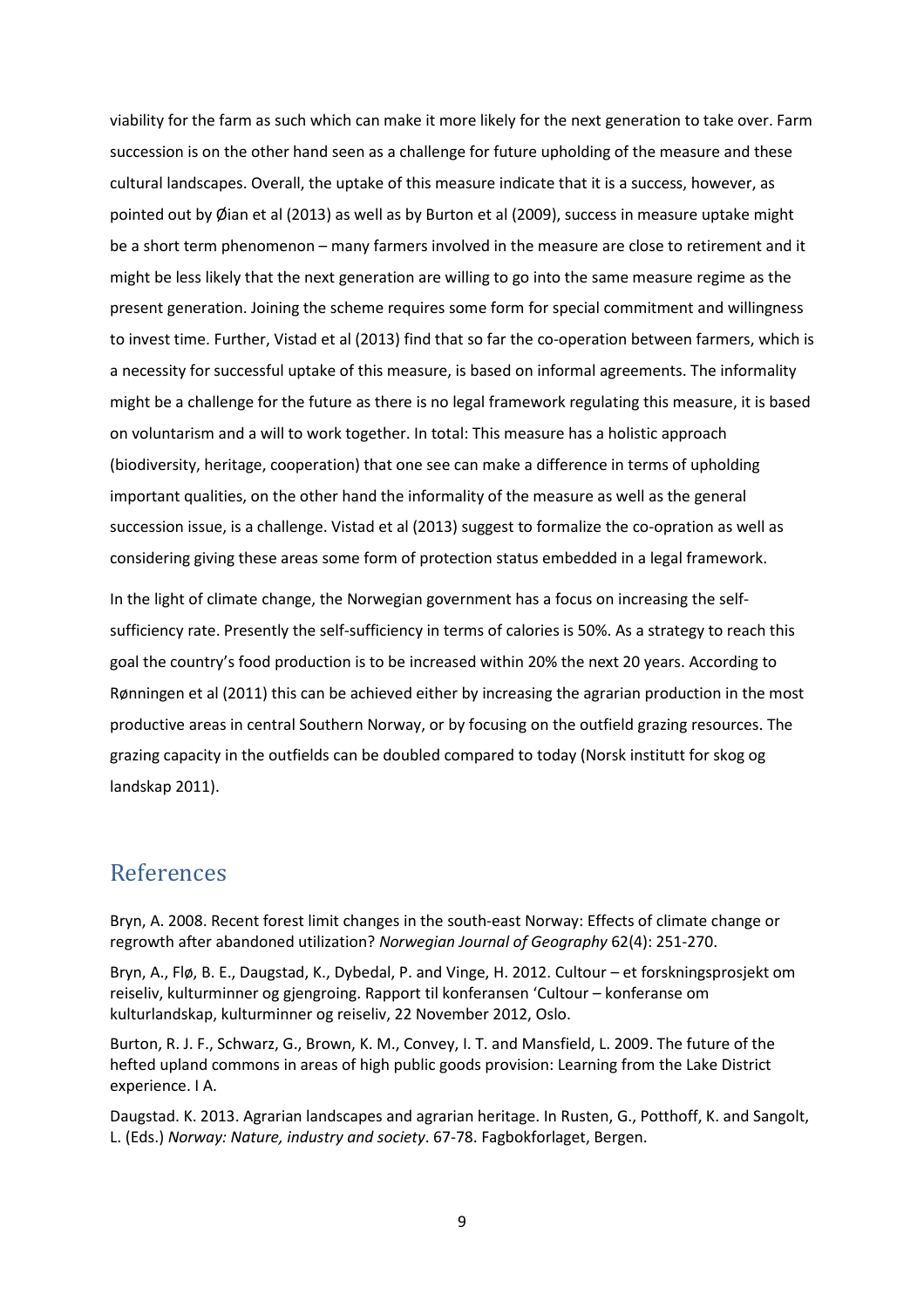Daugstad, K. 2008. Negotiating landscape in rural tourism in Norway. *Annals of Tourism Research* 35, 402-426.

Daugstad, K. 2000. *Mellom romantikk og realisme. Om seterlandskapet som ideal og realitet*. Dr. polit.-avhandling, Geografisk institutt, SVT-fakultetet, NTNU.

Daugstad, K., Rønningen, K. & Skar, B. 2006: Agriculture as an upholder of cultural heritage? Conceptualizations and value judgements – A Norwegian perspective in international context. *Journal of Rural Studies*, 22, pp 67-81.

Daugstad, K. & Fernández Mier, M. & Peña-Chocarro, L. 2014: Landscapes of transhumance in Norway and Spain: Farmers' practices, perceptions, and value orientations. *Norwegian Journal of Geography*, 68(4), pp 248-258.

Dramstad, W. E. and Sang, N. 2010. Tenancy in Norwegian agriculture. *Land Use Policy* 27: 946-956.

Eiter, S. 2010. Landscape as an Area Perceived through Activity: Implications for Diversity Management and Conservation. *Landscape Research* 35(3): 339-359.

Helhetlig gjennomgang av miljøvirkemidler i jordbrukspolitikken 2015. Rapport fra en partssammensatt arbeidsgruppe til jordbruksoppgjøret 2015.

Hemsing, L. Ø. And Bryn, A. 2011. Changes in landscape and vegetation heterogeneity of rural Norway. In Nesheim, L. (ed.) Biodiversity in agriculture – lessons learned and future directions. NJF Report Vol 7, No 1. Nordic Association of Agricultural Scientists, Stockholm, pp 33-38.

Kålås, J. A., Viken, Å., Henriksen, S. and Skjelseth, S. (eds) 2010. The 2010 Norwegian Red List for Species. Norwegian Biodiversity Information Centre, Trondheim.

Landbruksdirektoratet 2015. Utvalgte kulturlandskap I jordbruket. www.slf.dep.no/no/miljo-ogokologisk/kulturlandskap/utvalgte-kulturlandskap, accessed February 23rd 2015.

Løwe, T. 2006. Bondens kontroversielle inntektsgrunnlag. *Samfunnsspeilet* 1/2006, 12-18.

Olsson, E. G. A., Austrheim, G. and Grenne, S. N. 2000. Landscape change patterns in mountains, land use and environmental diversity, Mid-Norway 1960-1993. *Landscape Ecology* 15; 155-170.

Norsk institutt for skog og landskap 2011. Skjøtsel av fjellbjørkeskog for husdyrbeite. http://www.skogoglandskap.no/fagartikler/2011/ (accessed Feb 20<sup>th</sup> 2015)

Pedersen, C. and Engan, G. 2013??. Gjengroing I Østlandets kulturlandskap- Fakta Skog og landskap, 15 13.

Potthoff, K. 2007. Persistence of alpine grass-dominated vegetation on abandoned mountain summer farms in Western Norway. *Norwegian Journal of Geography* 61(4): 192-206.

Rekdal, Y. 2014. Mat kan produserast i utmark. Chronicle Nasjonen, 28.05.2014??

Rekdal, Y. and Angeloff, M. 2012. Jordvern i utmark. *Sau og Geit* nr 3/2012.

Rønningen, K., Bjørkhaug, H. and Vik, J. 2011. Tromslandbruket – regional analyse. Bygdeforskning Rapport 6/2011. Norsk senter for bygdeforskning, Trondheim.

Rønningen, K., Renwick, A. and Burton, R. 2012. Western European approaches to and interpretations of multifunctional agriculture – and some implications of a possible neo-productivistic turn. In Almås, R. and Campbell, H. (eds.) *Rethinking Agricultural Policy Regimes: Food Security, Climate Change and the Future Resilience of Global Agriculture*, 73-97. Research in Rural Sociology and Development, Vol. 18. Emerald Group, Bradford.

Shucksmith, M. and Rønningen, K. 2011. The Uplands after neoliberalism? – The role of the small farm in rural sustainability. *Journal of Rural Studies* 27: 275-287.